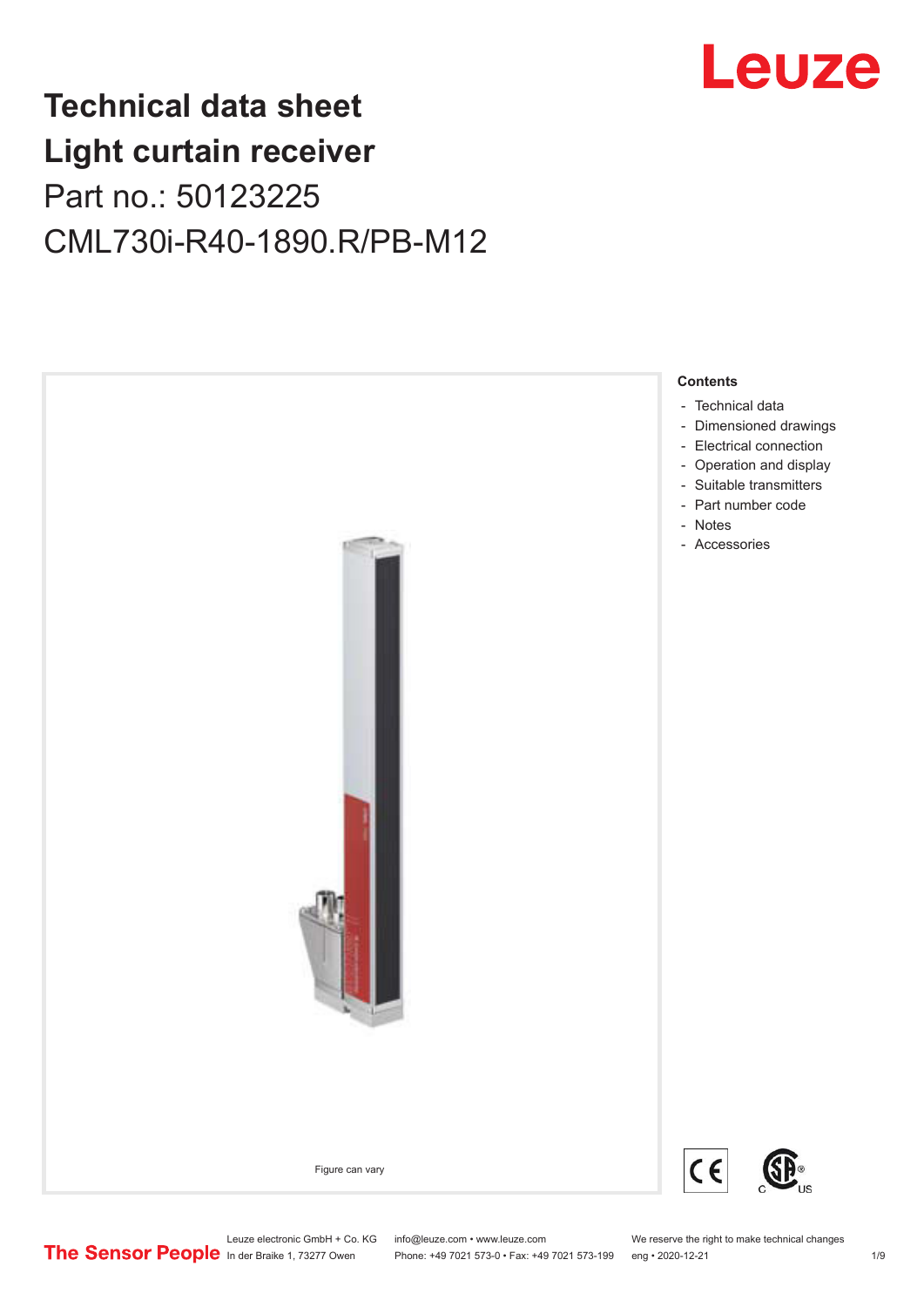## <span id="page-1-0"></span>**Technical data**

# **Leuze**

#### **Basic data**

|                           | Dasit uala                                     |                                                                    |  |  |  |
|---------------------------|------------------------------------------------|--------------------------------------------------------------------|--|--|--|
|                           | <b>Series</b>                                  | 730                                                                |  |  |  |
|                           | <b>Operating principle</b>                     | Throughbeam principle                                              |  |  |  |
|                           | Device type                                    | Receiver                                                           |  |  |  |
|                           | <b>Contains</b>                                | Accessories for the use of the BT-2R1                              |  |  |  |
|                           | <b>Application</b>                             | Detection of transparent objects                                   |  |  |  |
|                           |                                                | Object measurement                                                 |  |  |  |
|                           |                                                |                                                                    |  |  |  |
|                           | <b>Special version</b>                         |                                                                    |  |  |  |
| <b>Special version</b>    |                                                | Crossed-beam scanning                                              |  |  |  |
|                           |                                                | Diagonal-beam scanning                                             |  |  |  |
|                           |                                                | Parallel-beam scanning                                             |  |  |  |
|                           |                                                |                                                                    |  |  |  |
|                           | <b>Optical data</b>                            |                                                                    |  |  |  |
|                           | <b>Operating range</b>                         | Guaranteed operating range                                         |  |  |  |
|                           |                                                |                                                                    |  |  |  |
|                           | <b>Operating range</b>                         | 0.39.5m                                                            |  |  |  |
|                           | Operating range, transparent media             | 0.33.5m                                                            |  |  |  |
|                           | <b>Operating range limit</b>                   | Typical operating range                                            |  |  |  |
|                           | <b>Operating range limit</b>                   | $0.212 \text{ m}$                                                  |  |  |  |
|                           | <b>Measurement field length</b>                | 1,890 mm                                                           |  |  |  |
|                           | <b>Number of beams</b>                         | 47 Piece(s)                                                        |  |  |  |
|                           | Beam spacing                                   | 40 mm                                                              |  |  |  |
|                           | Measurement data                               |                                                                    |  |  |  |
|                           | Minimum object diameter                        | 50 mm                                                              |  |  |  |
|                           |                                                |                                                                    |  |  |  |
|                           | <b>Electrical data</b>                         |                                                                    |  |  |  |
| <b>Protective circuit</b> |                                                | Polarity reversal protection                                       |  |  |  |
|                           |                                                | Short circuit protected                                            |  |  |  |
|                           |                                                | <b>Transient protection</b>                                        |  |  |  |
|                           |                                                |                                                                    |  |  |  |
|                           | Performance data                               |                                                                    |  |  |  |
|                           | Supply voltage U <sub>B</sub>                  | 18  30 V, DC                                                       |  |  |  |
|                           | <b>Residual ripple</b>                         | 0  15 %, From U <sub>B</sub>                                       |  |  |  |
|                           | <b>Open-circuit current</b>                    | 0  350 mA, The specified values refer                              |  |  |  |
|                           |                                                | to the entire package consisting of trans-<br>mitter and receiver. |  |  |  |
|                           |                                                |                                                                    |  |  |  |
|                           | Inputs/outputs selectable                      |                                                                    |  |  |  |
|                           | Output current, max.                           | 100 mA                                                             |  |  |  |
|                           | <b>Input resistance</b>                        | $6,000 \Omega$                                                     |  |  |  |
|                           | Number of inputs/outputs selectable 2 Piece(s) |                                                                    |  |  |  |
|                           | Type                                           | Inputs/outputs selectable                                          |  |  |  |
|                           | Voltage type, outputs                          | DC                                                                 |  |  |  |
|                           | Switching voltage, outputs                     | Typ. $U_R / 0 V$                                                   |  |  |  |
|                           | Voltage type, inputs                           | DC                                                                 |  |  |  |
|                           | Switching voltage, inputs                      | high: ≥6V                                                          |  |  |  |
|                           |                                                | $low: 4V$                                                          |  |  |  |
|                           |                                                |                                                                    |  |  |  |
|                           | Input/output 1                                 |                                                                    |  |  |  |
|                           | Activation/disable delay                       | 1 <sub>ms</sub>                                                    |  |  |  |
|                           |                                                |                                                                    |  |  |  |
|                           | <b>Timing</b>                                  |                                                                    |  |  |  |
|                           | Cycle time                                     | 1 <sub>ms</sub>                                                    |  |  |  |
|                           | Response time per beam                         | $10 \mu s$                                                         |  |  |  |
|                           |                                                |                                                                    |  |  |  |
|                           | <b>Interface</b>                               |                                                                    |  |  |  |
|                           |                                                |                                                                    |  |  |  |
|                           | Type                                           | PROFIBUS DP                                                        |  |  |  |

| <b>PROFIBUS DP</b>             |                              |  |  |  |
|--------------------------------|------------------------------|--|--|--|
| <b>Function</b>                | Process                      |  |  |  |
|                                |                              |  |  |  |
| <b>Service interface</b>       |                              |  |  |  |
| <b>Type</b>                    | IO-Link                      |  |  |  |
|                                |                              |  |  |  |
| <b>IO-Link</b>                 |                              |  |  |  |
| <b>Function</b>                | Configuration via software   |  |  |  |
|                                | Service                      |  |  |  |
|                                |                              |  |  |  |
| <b>Connection</b>              |                              |  |  |  |
| <b>Number of connections</b>   | 2 Piece(s)                   |  |  |  |
| <b>Plug outlet</b>             | Rear side                    |  |  |  |
|                                |                              |  |  |  |
| <b>Connection 1</b>            |                              |  |  |  |
| <b>Function</b>                | Configuration interface      |  |  |  |
|                                | Connection to transmitter    |  |  |  |
|                                | Signal IN                    |  |  |  |
|                                |                              |  |  |  |
|                                | Signal OUT                   |  |  |  |
|                                | Voltage supply               |  |  |  |
| Type of connection             | Connector                    |  |  |  |
| <b>Thread size</b>             | M <sub>12</sub>              |  |  |  |
| <b>Type</b>                    | Male                         |  |  |  |
| <b>Material</b>                | Metal                        |  |  |  |
| No. of pins                    | 8-pin                        |  |  |  |
| Encoding                       | A-coded                      |  |  |  |
|                                |                              |  |  |  |
| <b>Connection 2</b>            |                              |  |  |  |
| <b>Function</b>                | <b>BUS IN</b>                |  |  |  |
|                                | <b>BUS OUT</b>               |  |  |  |
| Type of connection             | Connector                    |  |  |  |
| <b>Thread size</b>             | M <sub>12</sub>              |  |  |  |
| Type                           | Female                       |  |  |  |
| <b>Material</b>                | Metal                        |  |  |  |
| No. of pins                    | 5-pin                        |  |  |  |
| Encoding                       | B-coded                      |  |  |  |
|                                |                              |  |  |  |
| <b>Mechanical data</b>         |                              |  |  |  |
|                                |                              |  |  |  |
| Design                         | Cubic                        |  |  |  |
| Dimension (W x H x L)          | 29 mm x 35.4 mm x 1,943 mm   |  |  |  |
| <b>Housing material</b>        | Metal                        |  |  |  |
| <b>Metal housing</b>           | Aluminum                     |  |  |  |
| Lens cover material            | Plastic                      |  |  |  |
| Net weight                     | 2,100 g                      |  |  |  |
| <b>Housing color</b>           | Silver                       |  |  |  |
| Type of fastening              | Groove mounting              |  |  |  |
|                                | Via optional mounting device |  |  |  |
|                                |                              |  |  |  |
| <b>Operation and display</b>   |                              |  |  |  |
| Type of display                | LED                          |  |  |  |
|                                | OLED display                 |  |  |  |
| <b>Number of LEDs</b>          | 2 Piece(s)                   |  |  |  |
|                                | Software                     |  |  |  |
| Type of configuration          |                              |  |  |  |
|                                | Teach-in                     |  |  |  |
| <b>Operational controls</b>    | Membrane keyboard            |  |  |  |
|                                |                              |  |  |  |
| <b>Environmental data</b>      |                              |  |  |  |
| Ambient temperature, operation | $-30$ 60 °C                  |  |  |  |
| Ambient temperature, storage   | $-40$ 70 °C                  |  |  |  |
|                                |                              |  |  |  |
|                                |                              |  |  |  |

Leuze electronic GmbH + Co. KG info@leuze.com • www.leuze.com We reserve the right to make technical changes In der Braike 1, 73277 Owen Phone: +49 7021 573-0 • Fax: +49 7021 573-199 eng • 2020-12-21 299 Phone: +49 7021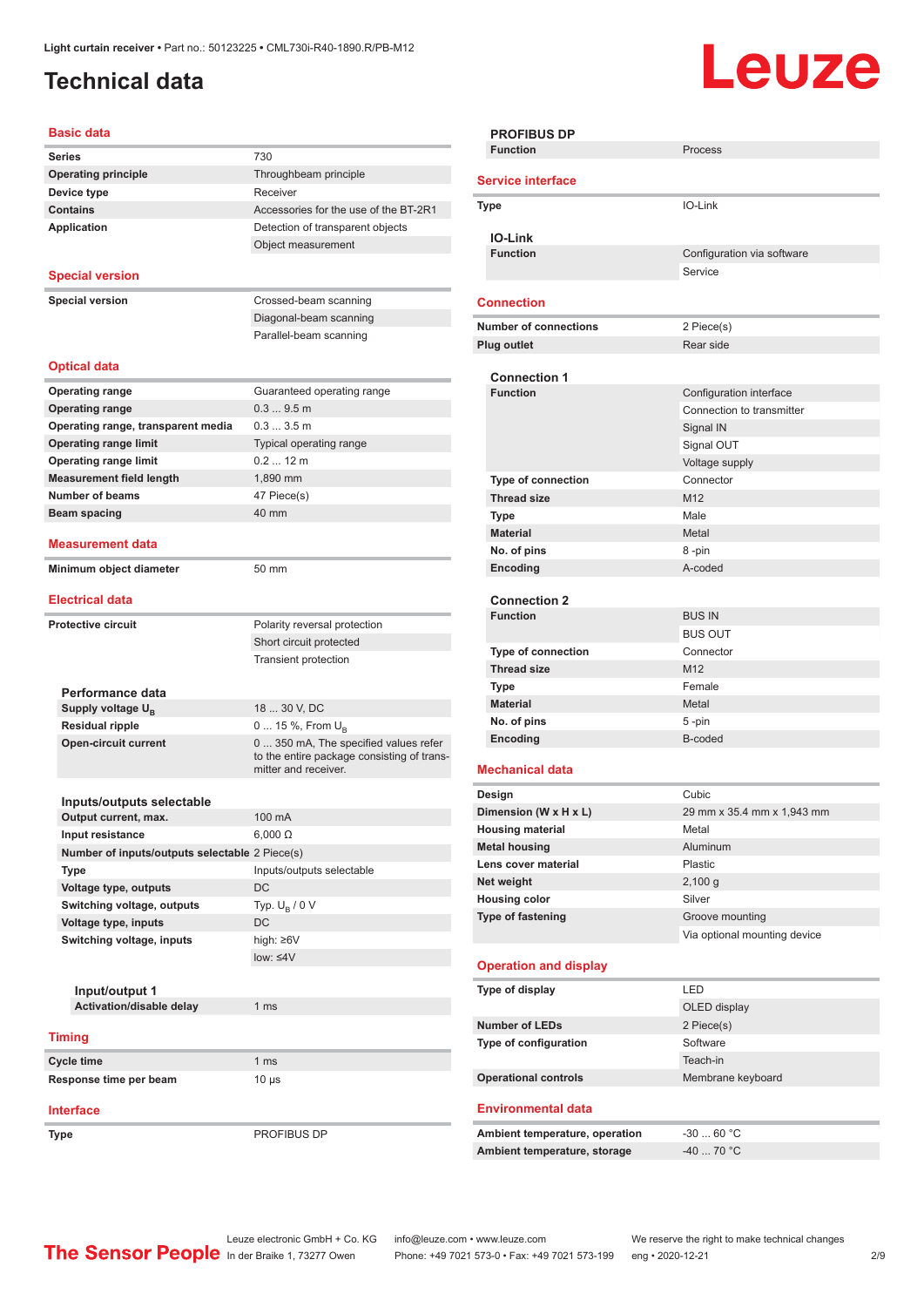## **Technical data**

## Leuze

#### **Certifications**

| Degree of protection     | IP 65         |
|--------------------------|---------------|
| <b>Protection class</b>  | Ш             |
| <b>Certifications</b>    | c CSA US      |
| <b>Standards applied</b> | IEC 60947-5-2 |
|                          |               |

#### **Classification**

| <b>Customs tariff number</b> | 90314990 |
|------------------------------|----------|
| eCl@ss 5.1.4                 | 27270910 |
| eCl@ss 8.0                   | 27270910 |
| eCl@ss 9.0                   | 27270910 |
| eCl@ss 10.0                  | 27270910 |
| eCl@ss 11.0                  | 27270910 |
| <b>ETIM 5.0</b>              | EC002549 |
| <b>ETIM 6.0</b>              | EC002549 |
| <b>ETIM 7.0</b>              | EC002549 |
|                              |          |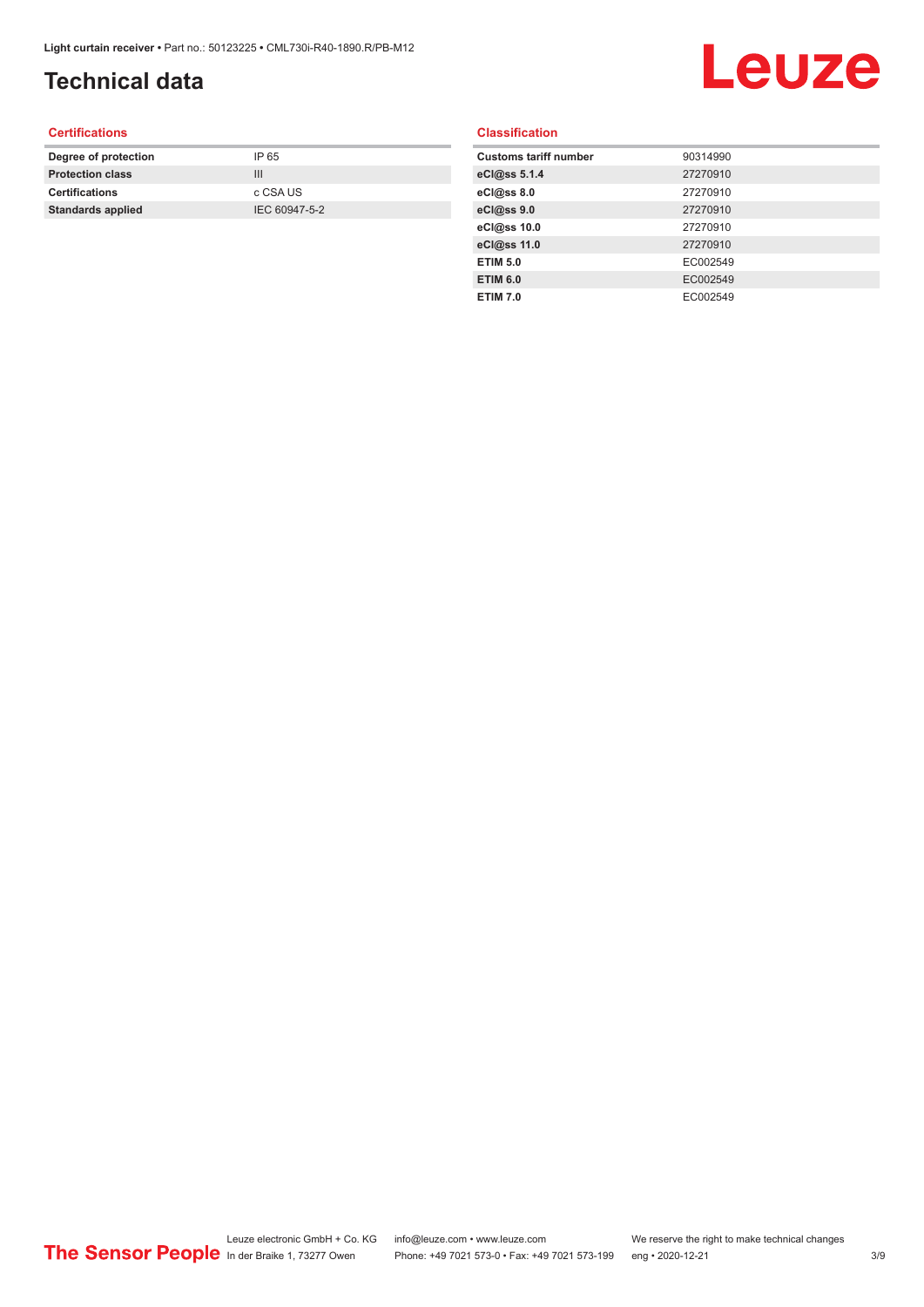#### <span id="page-3-0"></span>**Dimensioned drawings**

All dimensions in millimeters



- A Beam spacing 40 mm
- B Measurement field length 1890 mm
- F M6 thread

G Fastening groove

R Receiver

T Transmitter

Y 5 mm

**Leuze**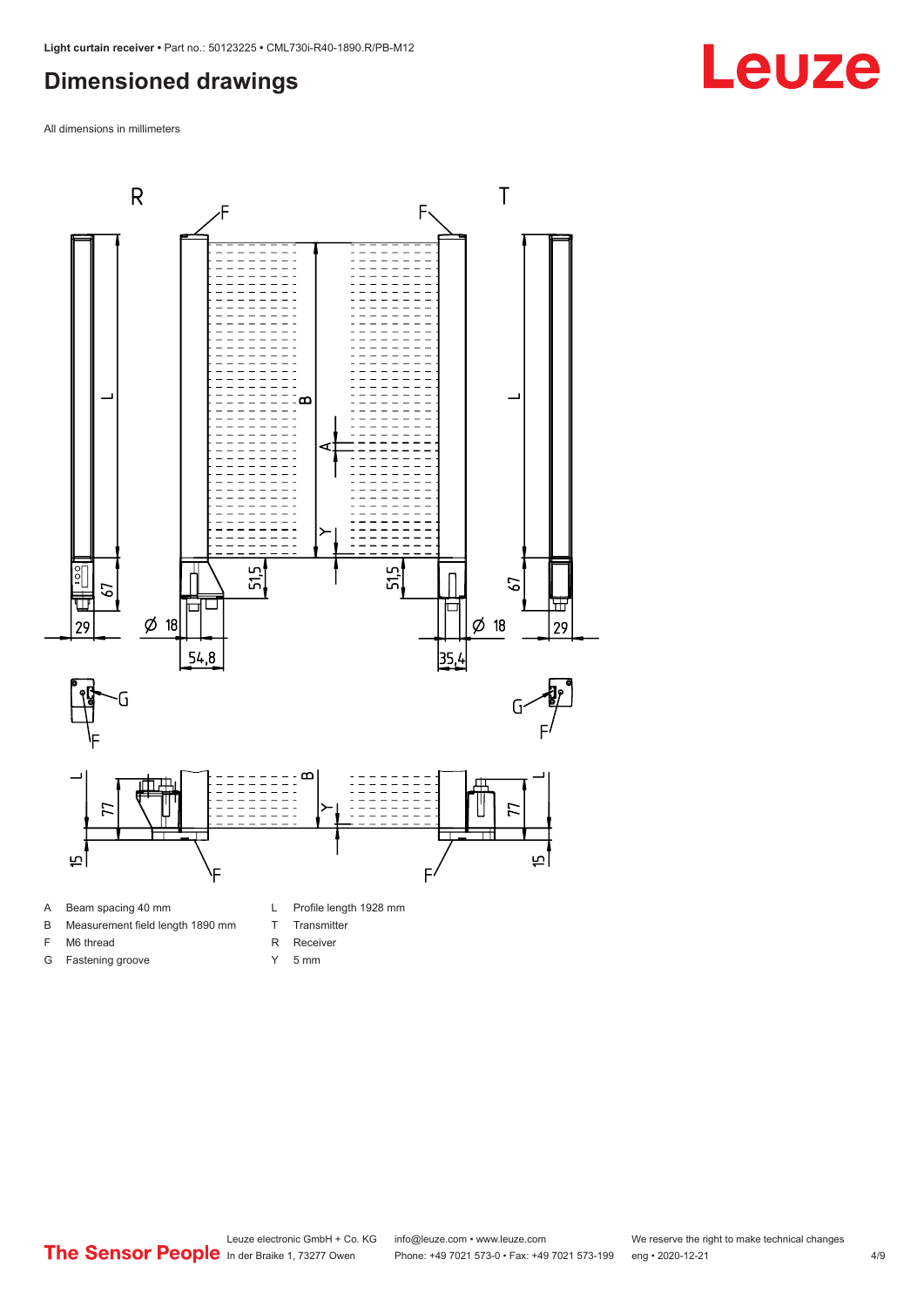#### <span id="page-4-0"></span>**Dimensioned drawings**





A PWR / SW IN / OUT B BUS IN / OUT

## **Electrical connection**

**Connection 1**

| <b>Function</b>    | Configuration interface   |  |
|--------------------|---------------------------|--|
|                    | Connection to transmitter |  |
|                    | Signal IN                 |  |
|                    | Signal OUT                |  |
|                    | Voltage supply            |  |
| Type of connection | Connector                 |  |
| <b>Thread size</b> | M12                       |  |
| <b>Type</b>        | Male                      |  |
| <b>Material</b>    | Metal                     |  |
| No. of pins        | 8-pin                     |  |
| Encoding           | A-coded                   |  |

#### **Pin Pin assignment**

| 1              | $V +$            |  |  |
|----------------|------------------|--|--|
| $\overline{2}$ | I/O <sub>1</sub> |  |  |
| 3              | <b>GND</b>       |  |  |
| $\overline{4}$ | IO-Link          |  |  |
| 5              | I/O <sub>2</sub> |  |  |
| 6              | RS 485 Tx+       |  |  |
| 7              | RS 485 Tx+       |  |  |
| 8              | <b>FE/SHIELD</b> |  |  |
|                |                  |  |  |



#### **Connection 2**

| <b>Function</b>    | <b>BUS IN</b>  |
|--------------------|----------------|
|                    | <b>BUS OUT</b> |
| Type of connection | Connector      |
| <b>Thread size</b> | M12            |
| <b>Type</b>        | Female         |
| <b>Material</b>    | Metal          |
| No. of pins        | $5$ -pin       |
| Encoding           | B-coded        |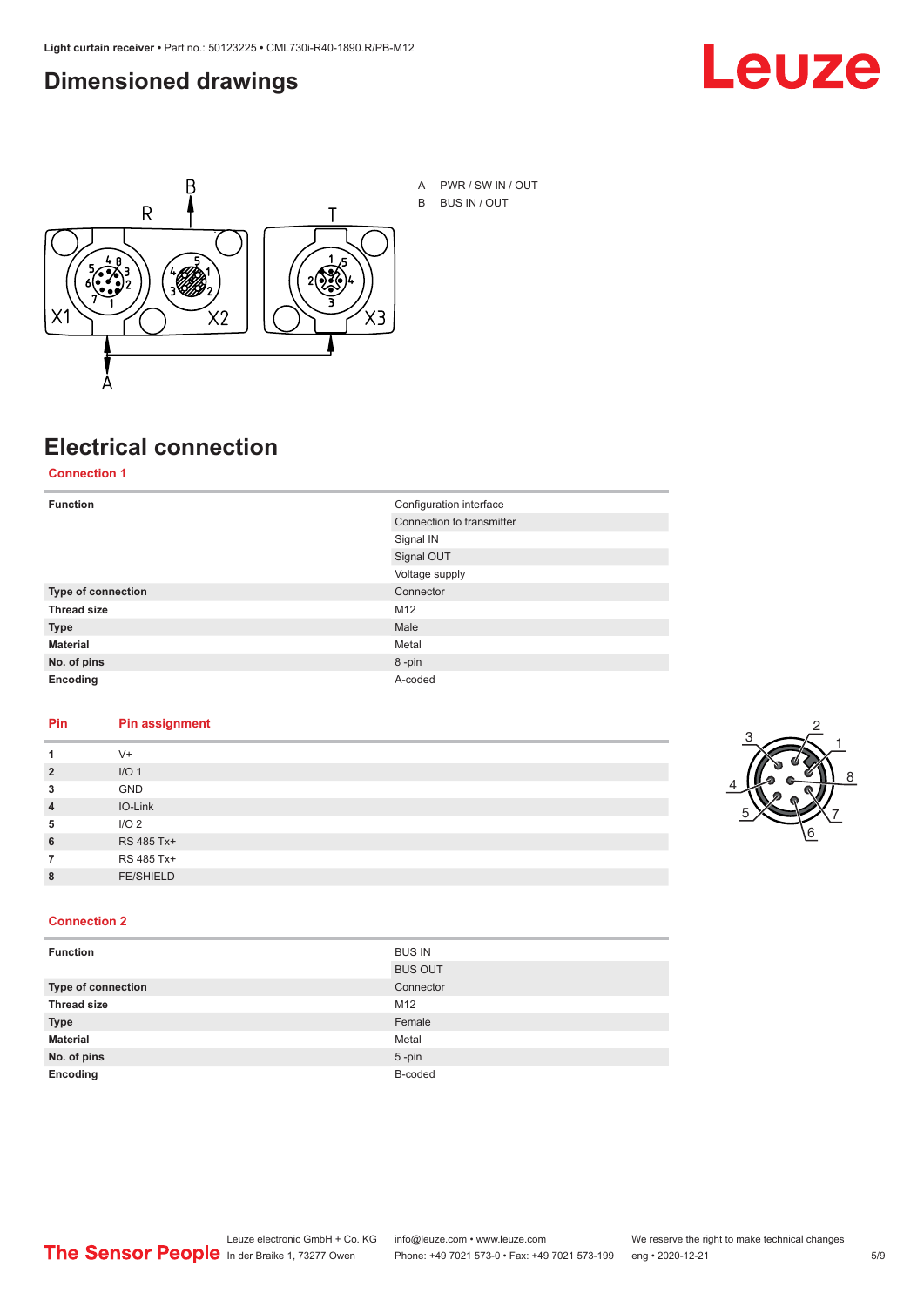## <span id="page-5-0"></span>**Electrical connection**

| Pin | Pin assignment   |  |
|-----|------------------|--|
|     | V+               |  |
|     | Tx-              |  |
| 3   | PB GND           |  |
|     | $Tx+$            |  |
| 5   | <b>FE/SHIELD</b> |  |

## **Operation and display**

| <b>LED</b>     | <b>Display</b>           | <b>Meaning</b>                         |
|----------------|--------------------------|----------------------------------------|
|                | Green, continuous light  | Operational readiness                  |
|                | Green, flashing          | Teach / error                          |
| $\overline{2}$ | Yellow, continuous light | Light path free, with function reserve |
|                | Yellow, flashing         | No function reserve                    |
|                | Off                      | Object detected                        |

#### **Suitable transmitters**

| Part no. | <b>Designation</b>         | <b>Article</b>               | <b>Description</b>                                                          |
|----------|----------------------------|------------------------------|-----------------------------------------------------------------------------|
| 50118989 | CML730i-T40-<br>1890.R-M12 | Light curtain<br>transmitter | Operating range: 0.3  9.5 m<br>Connection: Connector, M12, Rear side, 5-pin |

#### **Part number code**

Part designation: **CML7XXi-YZZ-AAAA.BCCCDDD-EEEFFF**

| <b>CML</b>  | <b>Operating principle</b><br>Measuring light curtain                                                                                     |
|-------------|-------------------------------------------------------------------------------------------------------------------------------------------|
| 7XXi        | <b>Series</b><br>720i: 720i series<br>730i: 730i series                                                                                   |
| Y           | Device type<br>T: transmitter<br>R: receiver                                                                                              |
| <b>ZZ</b>   | <b>Beam spacing</b><br>$05:5$ mm<br>10:10 mm<br>20:20 mm<br>40:40 mm                                                                      |
| <b>AAAA</b> | Measurement field length [mm], dependent on beam spacing                                                                                  |
| B           | Equipment<br>A: connector outlet, axial<br>R: rear connector outlet                                                                       |
| CCC         | Interface<br>L: IO-Link<br>/CN: CANopen<br>/PB: PROFIBUS<br>/PN: PROFINET<br>/CV: Analog current and voltage output<br>/D3: RS 485 Modbus |

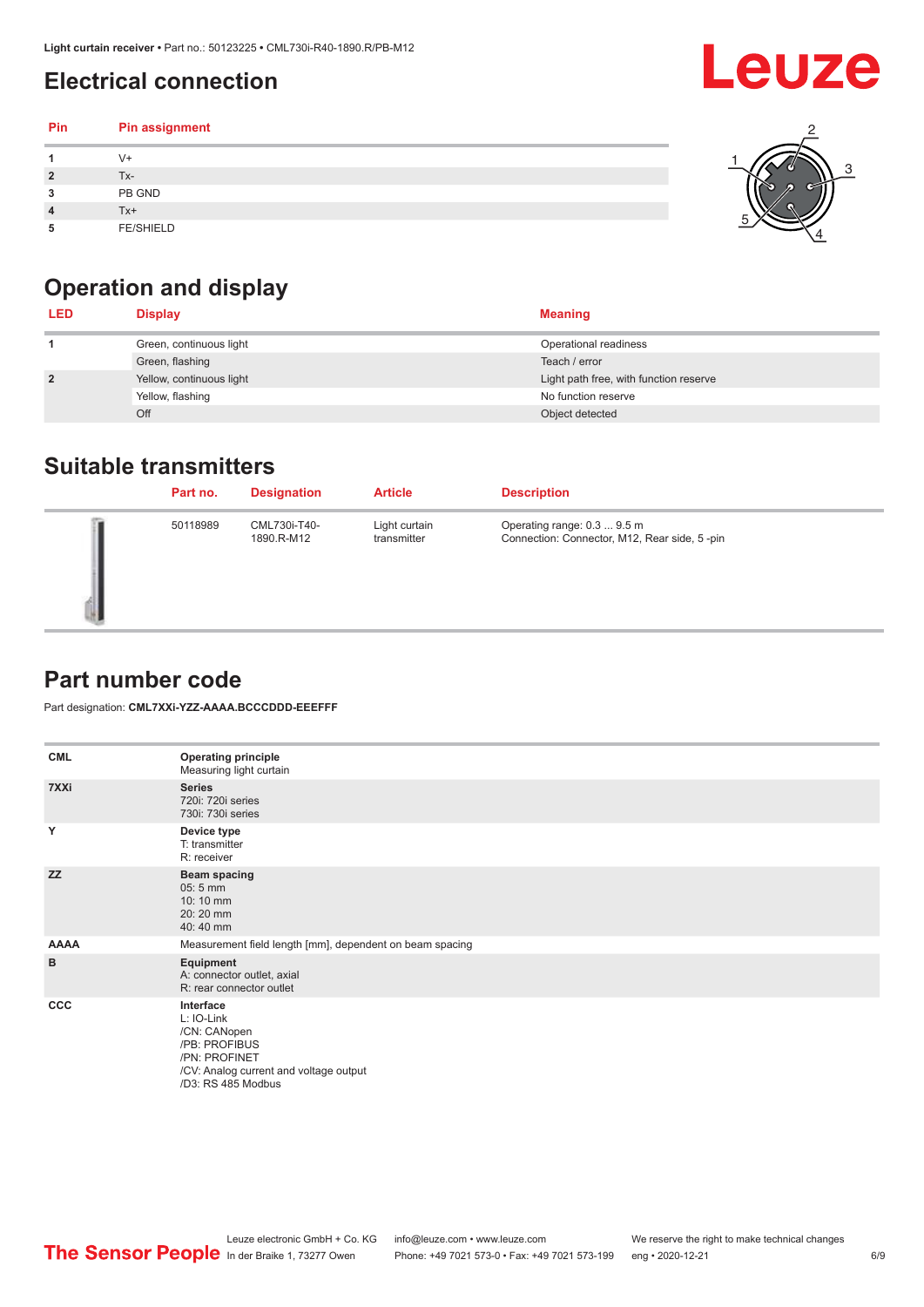#### <span id="page-6-0"></span>**Part number code**



| <b>DDD</b> | <b>Special equipment</b><br>-PS: Power Setting                                                    |
|------------|---------------------------------------------------------------------------------------------------|
| <b>EEE</b> | <b>Electrical connection</b><br>M12: M12 connector                                                |
| <b>FFF</b> | -EX: Explosion protection                                                                         |
|            | <b>Note</b>                                                                                       |
|            | Vector A list with all available device types can be found on the Leuze website at www.leuze.com. |

#### **Notes**

| Observe intended use!                                                                                                                                                                                                            |
|----------------------------------------------------------------------------------------------------------------------------------------------------------------------------------------------------------------------------------|
| $\%$ This product is not a safety sensor and is not intended as personnel protection.<br>$\%$ The product may only be put into operation by competent persons.<br>$\%$ Only use the product in accordance with its intended use. |
|                                                                                                                                                                                                                                  |



#### **For UL applications:**

ª For UL applications, use is only permitted in Class 2 circuits in accordance with the NEC (National Electric Code). ª These proximity switches shall be used with UL Listed Cable assemblies rated 30V, 0.5A min, in the field installation, or equivalent (categories: CYJV/ CYJV7 or PVVA/PVVA7)

#### **Accessories**

## Connection technology - Connection cables

|        | Part no. | <b>Designation</b>     | <b>Article</b>   | <b>Description</b>                                                                                                                                         |
|--------|----------|------------------------|------------------|------------------------------------------------------------------------------------------------------------------------------------------------------------|
| 2<br>W | 50132079 | KD U-M12-5A-V1-<br>050 | Connection cable | Connection 1: Connector, M12, Axial, Female, A-coded, 5-pin<br>Connection 2: Open end<br>Shielded: No<br>Cable length: 5,000 mm<br>Sheathing material: PVC |

#### Connection technology - Y distribution cables

|             |   | Part no. | <b>Designation</b>          | <b>Article</b>        | <b>Description</b>                                                                                                                                                                                                                                                                                  |
|-------------|---|----------|-----------------------------|-----------------------|-----------------------------------------------------------------------------------------------------------------------------------------------------------------------------------------------------------------------------------------------------------------------------------------------------|
| 圔<br>⋿<br>٣ | ø | 50118183 | K-Y1 M12A-5m-<br>M12A-S-PUR | Interconnection cable | Connection 1: Connector, M12, Axial, Female, A-coded, 5-pin<br>Connection 2: Connector, M12, Axial, Male, A-coded, 5-pin<br>Connection 3: Connector, M12, Axial, Female, A-coded, 8-pin<br>Shielded: Yes<br>Cable length fork 1: 5,000 mm<br>Cable length fork 2: 150 mm<br>Sheathing material: PUR |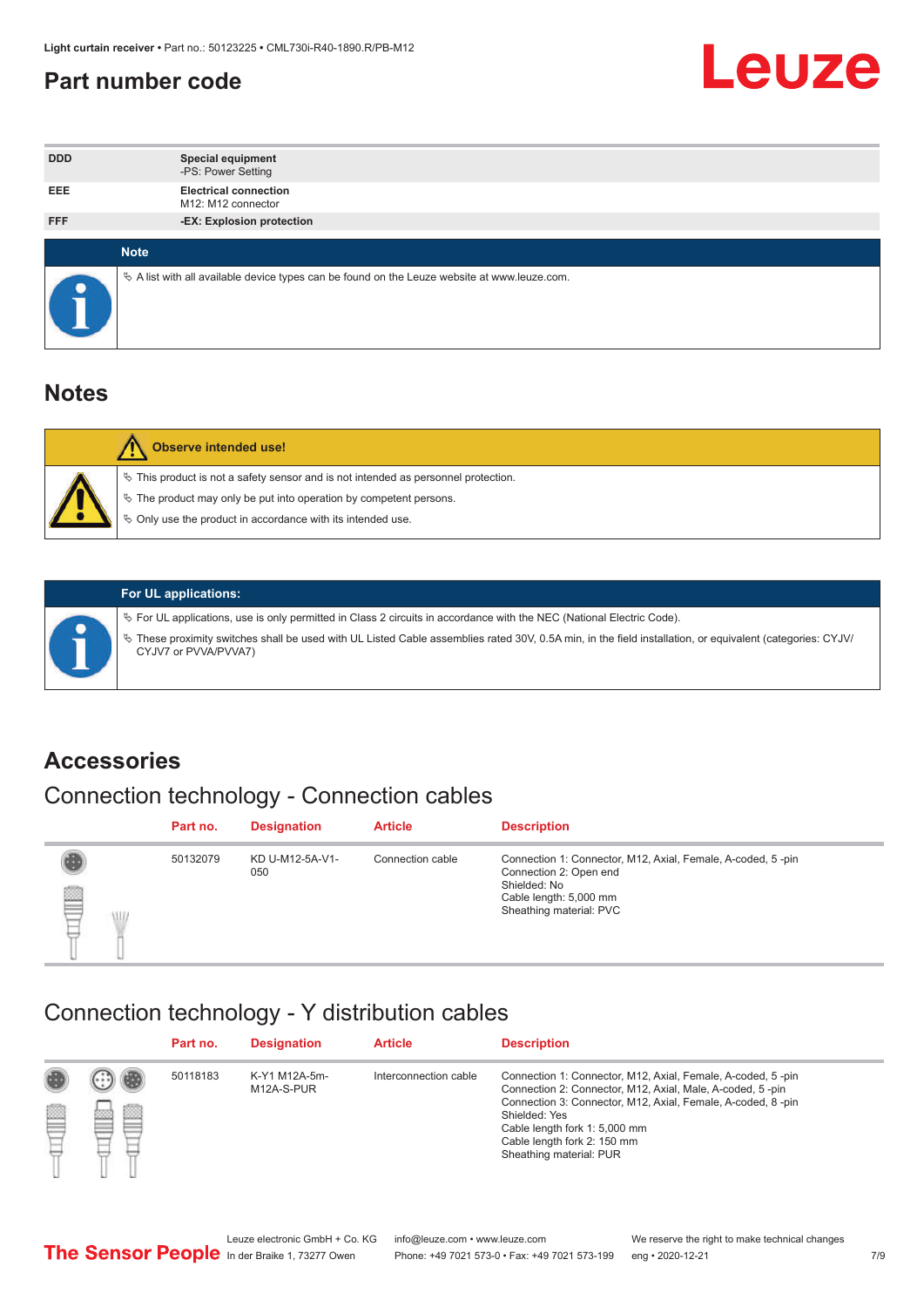#### **Accessories**

## **Leuze**

|   |        | Part no. | <b>Designation</b>           | <b>Article</b>        | <b>Description</b>                                                                                                                                                                                                                                                                             |
|---|--------|----------|------------------------------|-----------------------|------------------------------------------------------------------------------------------------------------------------------------------------------------------------------------------------------------------------------------------------------------------------------------------------|
| 您 | ×<br>一 | 50123265 | K-YPB M12A-5m-<br>M12A-S-PUR | Interconnection cable | Suitable for interface: PROFIBUS DP<br>Connection 1: Connector, M12, Axial, Male, B-coded, 5-pin<br>Connection 2: Cable with connector, M12, Axial, Female, B-coded, 5-pin<br>Connection 3: Cable with connector, M12, Axial, Male, B-coded, 5-pin<br>Shielded: Yes<br>Sheathing material: PUR |

#### Mounting technology - Mounting brackets

|               | Part no. | <b>Designation</b> | <b>Article</b>      | <b>Description</b>                                                                                                                                                                                                        |
|---------------|----------|--------------------|---------------------|---------------------------------------------------------------------------------------------------------------------------------------------------------------------------------------------------------------------------|
| $\frac{1}{2}$ | 50142900 | BT 700M.5-2SET     | Mounting device set | Design of mounting device: Bracket mounting<br>Fastening, at system: Through-hole mounting, T slotted hole<br>Mounting bracket, at device: Screw type, Sliding block<br>Type of mounting device: Rigid<br>Material: Steel |

### Mounting technology - Swivel mounts

| Part no. | <b>Designation</b> | <b>Article</b>       | <b>Description</b>                                                                                                                                          |
|----------|--------------------|----------------------|-------------------------------------------------------------------------------------------------------------------------------------------------------------|
| 429046   | <b>BT-2R1</b>      | Mounting bracket set | Fastening, at system: Through-hole mounting<br>Mounting bracket, at device: Clampable<br>Type of mounting device: Turning, 360°<br>Material: Metal, Plastic |

#### Configuration devices

| Part no. | <b>Designation</b>             | <b>Article</b>  | <b>Description</b>                                                       |
|----------|--------------------------------|-----------------|--------------------------------------------------------------------------|
| 50121098 | SET MD12-US2-IL1.1<br>$+$ Zub. | Diagnostics set | Interface: USB<br>Connections: 2 Piece(s)<br>Degree of protection: IP 20 |

#### Services

| Part no. | <b>Designation</b> | <b>Article</b>   | <b>Description</b>                                                                                                                                                                                                                                                                                                                                                                                                              |
|----------|--------------------|------------------|---------------------------------------------------------------------------------------------------------------------------------------------------------------------------------------------------------------------------------------------------------------------------------------------------------------------------------------------------------------------------------------------------------------------------------|
| S981001  | CS10-S-110         | Start-up support | Details: Performed at location of customer's choosing, duration: max. 10<br>hours.<br>Conditions: Devices and connection cables are already mounted, price not<br>including travel costs and, if applicable, accommodation expenses.<br>Restrictions: No mechanical (mounting) and electrical (wiring) work<br>performed, no changes (attachments, wiring, programming) to third-party<br>components in the nearby environment. |
| S981005  | CS10-T-110         | Product training | Details: Location and content to be agreed upon, duration: max. 10 hours.<br>Conditions: Price not including travel costs and, if applicable, accommodation<br>expenses.<br>Restrictions: Travel costs and accommodation expenses charged separately<br>and according to expenditure.                                                                                                                                           |